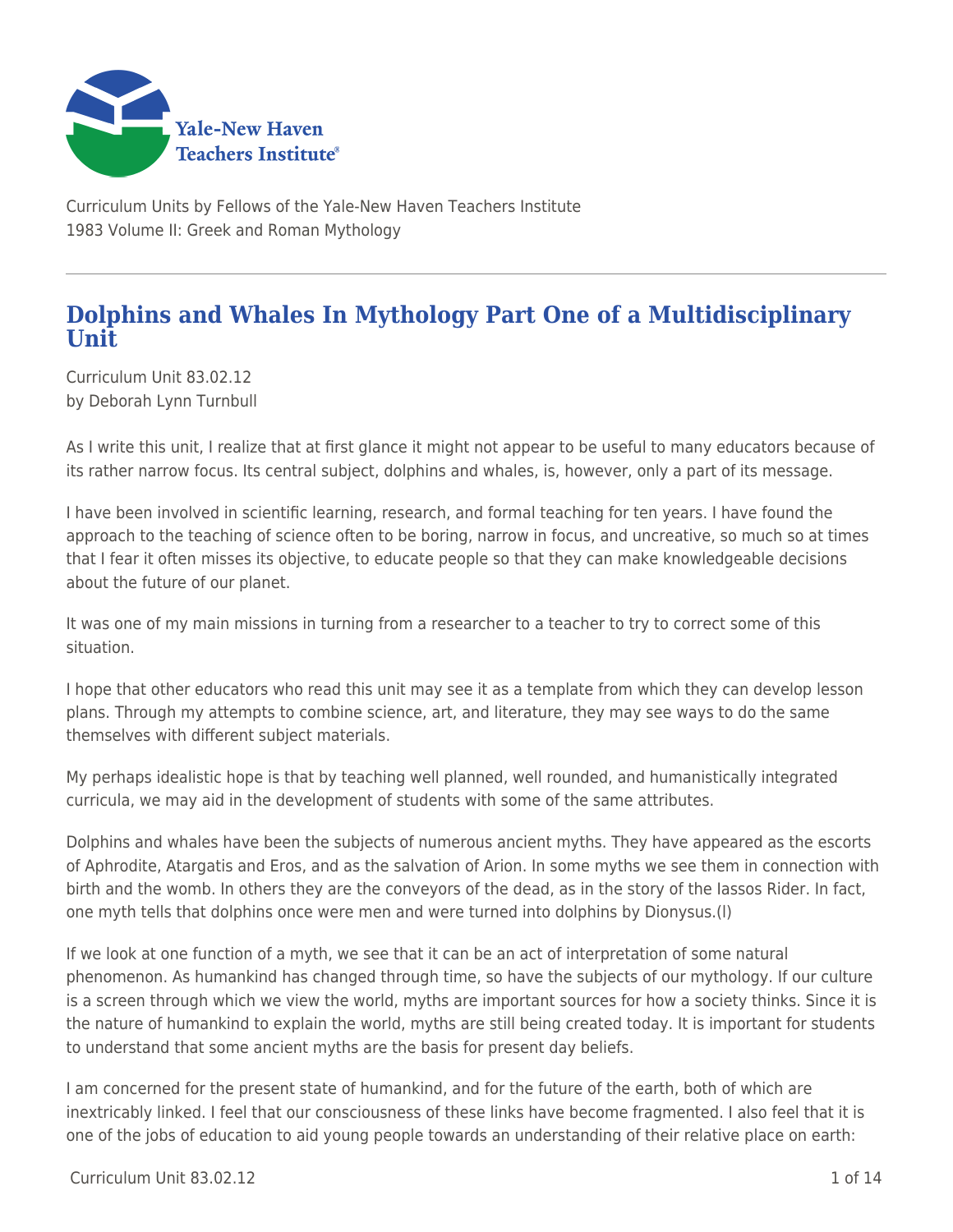their relative place in time( past, present, and future), their relative place in consciousness and intelligence, their relative economic position( What does the transfer of money mean? Where does our food come from?). Time is an expensive commodity. I feel that we can not afford the luxury of wasting lessons learned from the past. A good knowledge of our origins is a necessity.

Since man is at present responsible for making decisions that ultimately may determine the fate of the earth and its population, I am concerned about the general public's lack of knowledge of the natural environment. Dr. Steven Kellert from Yale University has been doing a study on Americans and animals, particularly in regard to endangered species. It is a study in inconsistency. He has found that in general, Americans feel a considerable affection and concern for animals but that they know little about natural history and are little attuned to the ethical issues devolving from the use and treatment of animals by human beings.Furthermore, by polling a random sample of 3,107 people, Kellert found that the most common attitudes felt towards animals are humanistic, moralistic, utilitarian, and negativistic.(2) The conflicts in the findings are obvious, and this dichotomy is disturbing. Curricula that can educate young people about the natural environment and help them to clarify their feelings towards it is the first step in healing this situation.

The method of teaching a subject is as important as the subject itself; as Marshall McCluhan states in his book, The Medium Is The Message. Much is missed about a subject if one merely deals with its empirical side. I feel the teaching of science falls short in a few very important places. Scientific knowledge presented to the general public without a broad base is meaningless. It becomes meaningful when an initial common ground is reached and when the educator then brings the learners to new ground. A broad base is made up of issues in history, social studies, art, politics, economics, and science.

During the first part of this course I intend to infuse readings in classical mythology with studies of ancient pictorial representations of whales and dolphins. Also, I want students to express themselves through art as well as through discussion and writing. I feel that secondary education often concentrates too much on empirical data and the written word while neglecting the need of students to express themselves through art.

I am disturbed that in many schools readings in classical literature are no longer a part of the curricula. How is one to gain an understanding of our past without such vital knowledge?

Because this unit starts with readings in mythology, the student may gain insight into how civilizations prior to ours have viewed cetacea. In fact, most writings on cetacea quote Greek and Roman classical writing up until the 1800's and 1900's, when additional information was gathered through whaling expeditions. The artists of these later periods also used the descriptions of cetaceans from these earlier writings as the anatomical basis of their art works.(3) By a combination of the reading of ancient mythology with pictorial representations, a wealth of knowledge may be gained as to how the culture thought and expressed itself and insight may develop into where our culture has formed some of its preconceptions.

The discussion up to this point may have brought the reader to this question, 'If she is concerned with developing curricula to:1. aid the students to gain insight in their relative place on earth, 2. teach in multidisciplinary units, 3. increase the student's knowledge of the workings of the natural world, why is she doing so with marine mammals as a subject?'

One of my main reasons is that I teach for a high school that uses the marine environment as a focal point for traditional high school subject material. The ocean is the great equalizer. On her, we all are equal. Relativity is a bit easier to contemplate when one is surrounded by an unfamiliar medium. So my subject material would naturally concern some aspect of the sea. In the second place, through my previous investigation of cetacea, I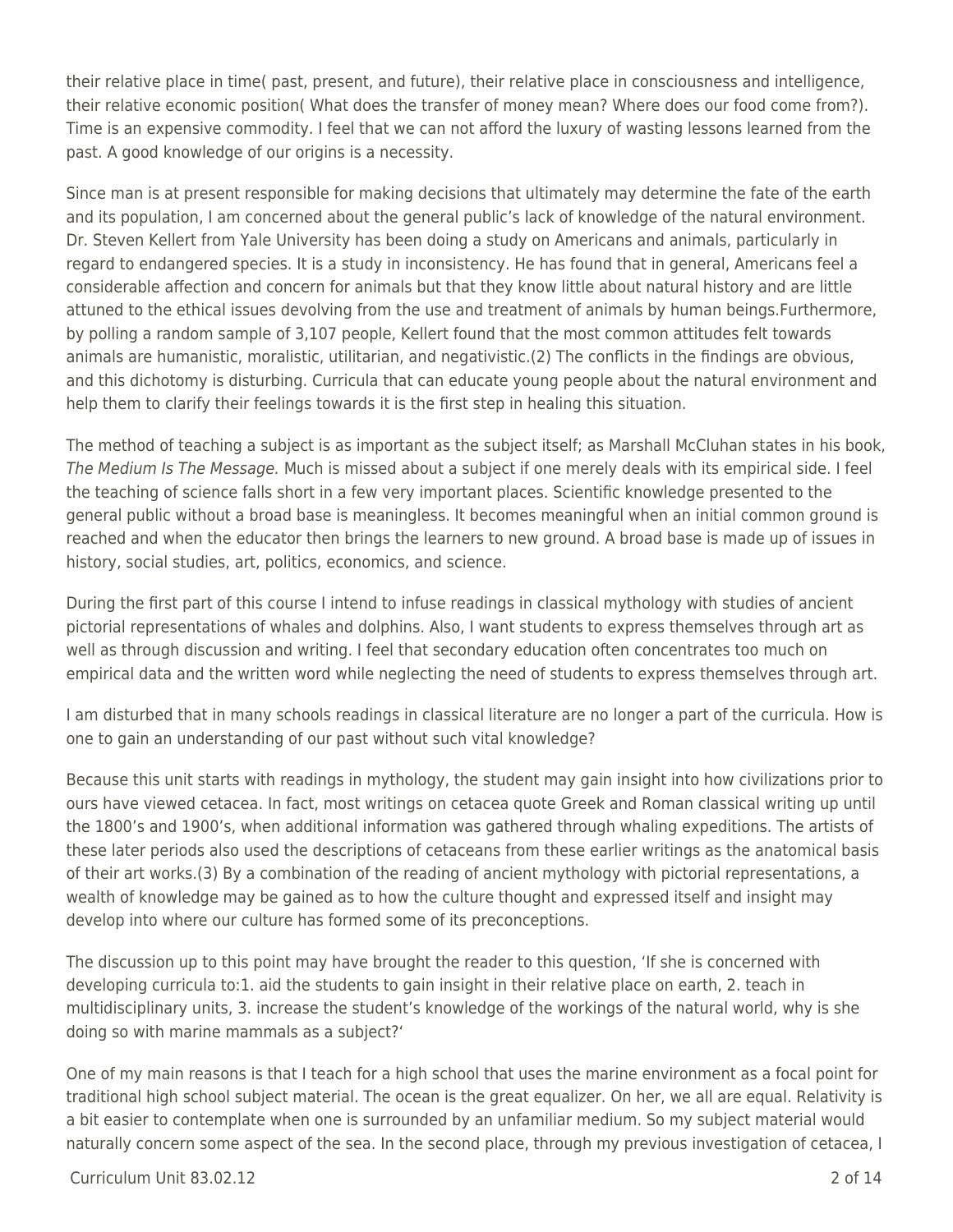have found them to be one of the perfect subjects through which to gain my objective of teaching a multidisciplinary unit.

The reader should consult the paper accompanying the slide show on deposit at the Yale-New Haven Teachers Institute Office for a more thorough discussion of human and cetacean intelligence. However, to give a brief overview, two beings with highly intelligent brains have evolved on the earth: man on the land and cetacea in the sea. The following is a brief discussion of the anatomical and behavioral evidence of cetacean intelligence.

One index of brain development is the ratio of brain weight to body weight, termed the cephalization of the animal. In regard to this ratio whales, dolphins, and humans stand next to one another on the cephalization coefficient scale. Of course, this criterion is not the only factor we can consider; if it were, elephants would also be included in this discussion of the higher intelligent beings. Intelligence as demonstrated by behavior must also be included. The communication systems of man and cetacea are far more developed than in the elephant. Examples of these systems will follow later.

Both man and cetacea have the same basic parts of the brain; the old or reptilian brain; the paleomammalian brain; and the neocortex or neomanrXalian brain. The neocortex is the convoluted gray layer covering the cerebral hemispheres. In man, the cerebral cortex takes up almost one-half of the brain. This, along with the degree of cortical lamination, have become accepted criteria for judging brain advancement and complexity of thought process.(4)

There are many old whalers' and fishermens' tales about the intelligence of cetacea encountered in the sea. One such tale was related to Dr. John Lilly by a scientist visiting him at the Whaling Institute about the intelligence of Orcinus orca, the killer whale. During the whaling season in the Antarctic a group of several thousand orcas were playing with a fleet of commercial fishing boats. They were killing the fish near the boats, and the fleet could catch no fish. The fishermen radioed the whaling fleet for assistance. The fleet sent over a few boats armed with harpoon guns. One fired and killed one of the orcas. Within half an hour all the whales disappeared from the vicinity of the whaling boats within a twenty five mile radius. However, fishing boats which were not aided by the whaling boats were still being bothered by the whales. What is of special interest in this story is that both the fishing and whaling boats were World War II Corvettes. The only distinctive difference was the harpoon gun mounted on the bows of the whaling boats. For the whales to differentiate between the two, and to tell their fellow orcas about it, entailed some mode of communication. This communication would be different from the kind displayed, for example, by a school of fish when encountering some dangerous phenomenon. Here, the lead fish would somehow say,'Turn right!' All would turn right; the command is quick, the execution immediate A contrasting type of communication must have gone on between the whales. The dying whale or observers would emit a message such as, 'There's a thing sticking out of a few boats which can kill us and haul us in. Avoid all boats with this projection!' The command is fairly complicated. It also requires the belief of the hearers, their ability to differentiate between the two boats, and a memory because they avoided the whaling.boats for many hours.(5)

Nature programs for success, and does so through evolution. Through natural selection, cetacea have come to have their present day body and brain structure.

Because of the absence of fossil evidence, it can only be surmised how the transition from a terrestrial to an aquatic environment took place. It is believed that this occurred at least 40 million years ago. Changes in body structure to insure survival included adaptation to feeding, breathing, locomotion, communication, and reproduction in an aquatic environment. These first cetaceans had small and primitive brains. (6) What selection pressures were present that led to a brain size comparable with ours? Some answers can be found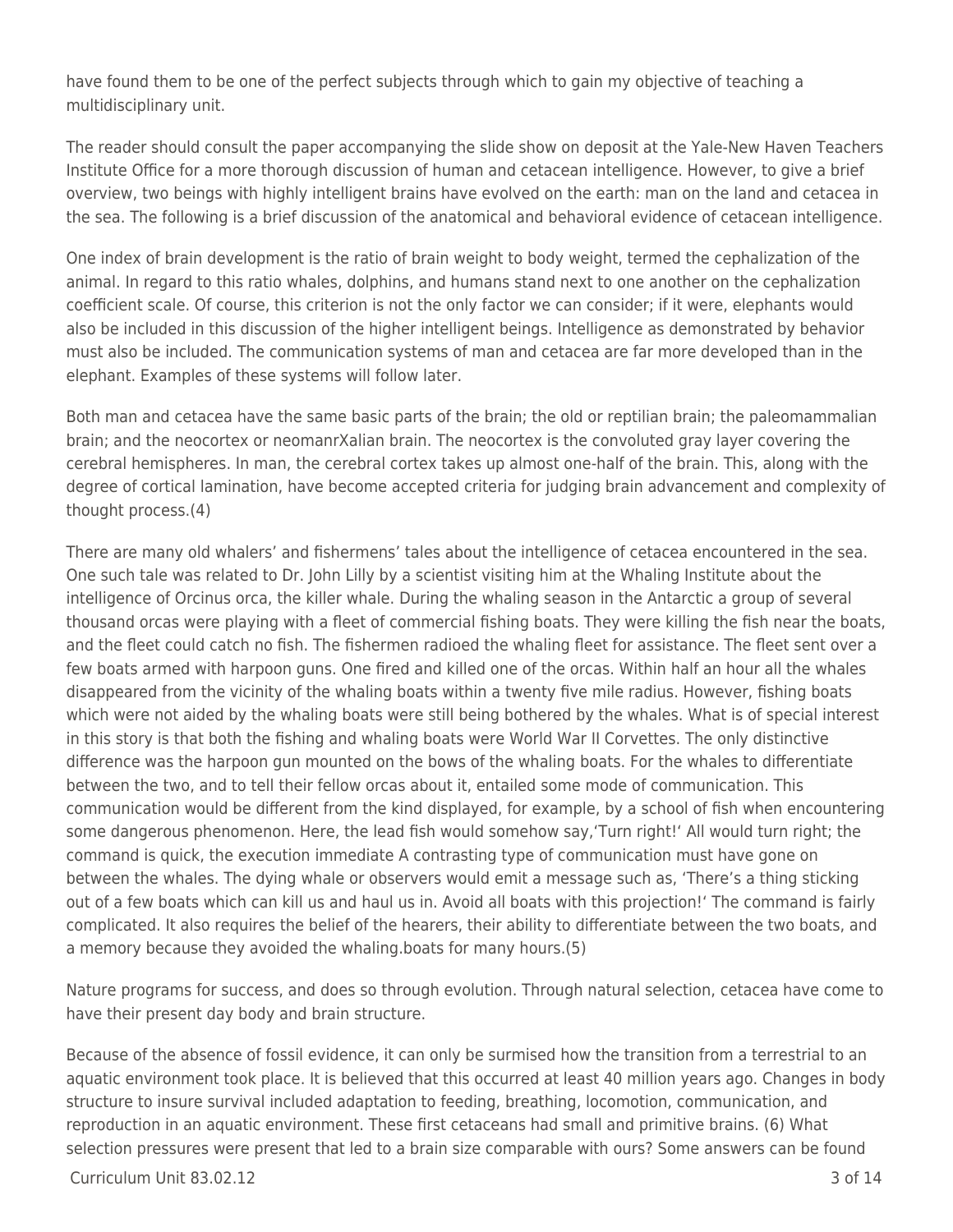by examining the Amazon River Dolphins living today.

Modern river dolphins range far inland along flooded river beds during the tropical rainy season in search of fish. In order not to be stranded inland where the waters recede, they must develop and retain in their memory detailed topographic maps. Also, to maintain intraspecies communication, they have developed echolocation and tactile senses because the waters are very muddy and sight is severely limited. The brains of the river dolphins are approximately the size of Homo erectus, the first real human who appeared about 2 million years ago. In contrast, the river dolphin had his present day brain size 30 million years ago.

The river dolphins remained in the rivers and maintained the same brain size. The cetaceans who returned to the sea developed even larger brains. Certainly some of this development was due to adaptation to the new environment. But the stresses of the sea environment were not demanding enough to account for this magnum growth in brain size. Another reason was probably the greater distances their communication systems had to deal with in the vast oceans. It is also theorized that this increase was due to social and sexual selection. The senses of communication necessary for the river dolphins to survive in their environment were a perfect template for further development of intraspecies communication and the development of intelligent societies. (7)

In contrast, let us look at man's evolution. Man and ape evolved from a common ancestor. As in the cetacea, the brain was not totally reorganized, but the newer parts of the brain (e.g. the paleomammalian over the reptilian) layered over the older. When man moved from the jungle to the plains his brain size increased considerably. This growth of the brain enabled him to survive, make tools, and communicate. But our brain evolved much faster than that of the cetacea. At the time when whales and dolphins had brains comparable to their present size, ours were the size of the tree shrew, our earliest ancestor.

Both man and cetacea are capaBle of digital information exchange. 'Digital' means information exchange understood because of its sequence in time and space. Using digital information exchange, man or cetacea, through simple sounds in elaborate sequence, exchanges information concerning actions and objects. Peter Warshall theorizes that cetacea also use analog communication systems. This system would appear more like an hieroglyphic and through complex sounds perceived as a unit, could communicate more information, the content of which is probably subjective items such as emotion.(8)

Except when dolphins are locating objects by echolocation,their language consists of complex sounds which are perceived as a unit. This is much the way that our human sight is oriented. We perceive complex simultaneous information in analog pictures. Thus, cetacean speed is more like our music. And for a dolphin to follow our pattern of speech would be something like our trying to follow a movie with the frames run at the speed. at which they were shot.(9)

In summary, cetacean and man have brains of approximately the same relative size and complexity. Evidence of cetacean intelligence has been observed by man. Because of different environmental pressures , the cetacean brain has evolved to suit different purposes as reflected in their brain organization. Much of the cetacean brain is concerned with intraspecies communication. The cetaceans have had their large and complex brains much longer than man has. They have been present at the sea's edge where man has evolved. With their elaborate communication system, what must their myths about humans contain?

But, since we have not developed the ability to communicate with them to compare myths, let us look at what our myths have to tell us about whales, dolphins, and ourselves.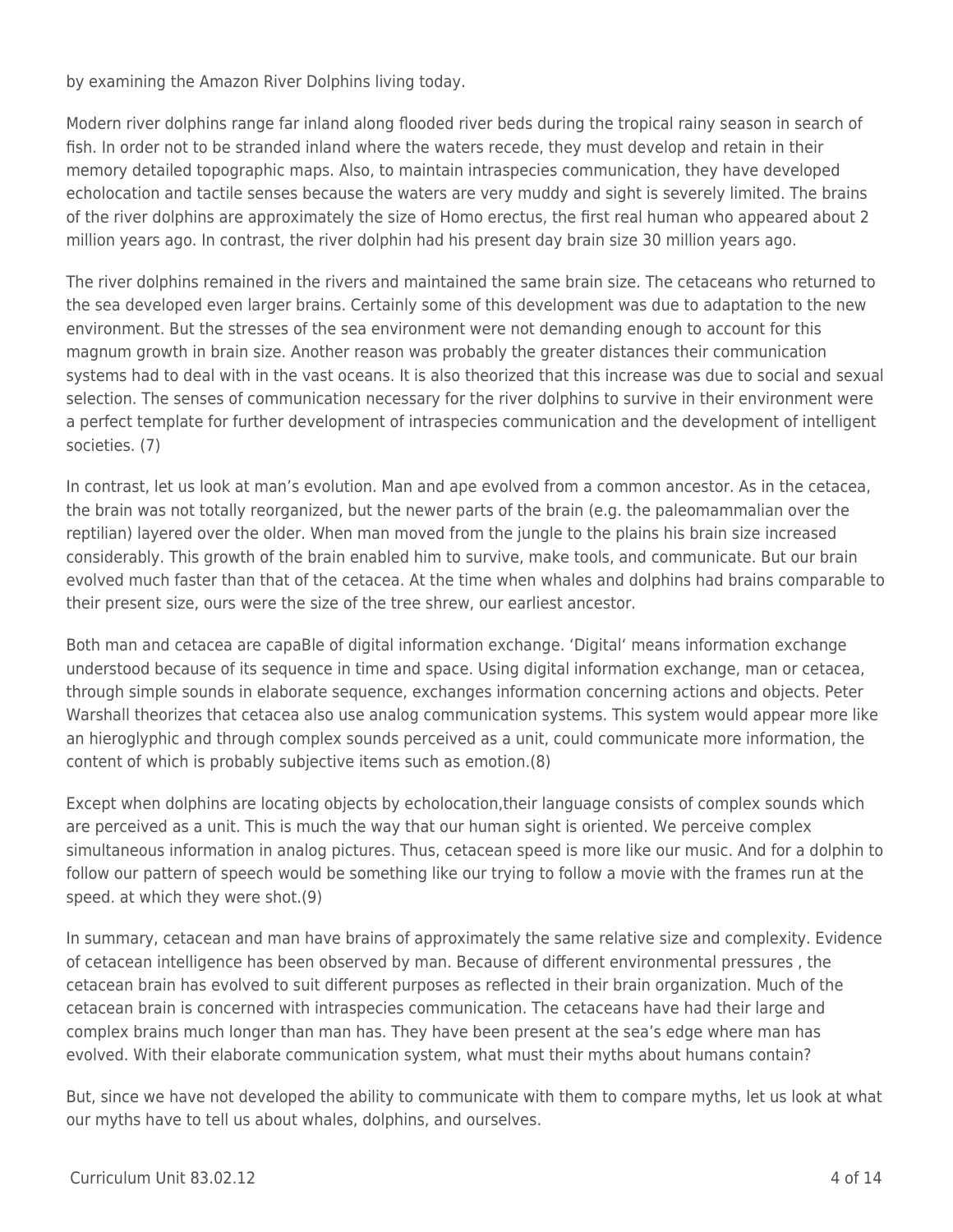Early accounts of whales and dolphins show us that man ranked them among the world's wondrous creatures.

Images of dolphins appear on the walls of the 'Queen's Megaron' in the Royal Palace at Knossos in Crete, and were painted somewhere around 2000 to 1500 B.C. Also, some whaling activity appears to have occurred around 1000 B.C.

The Greeks' knowledge concerning cetacea came from actual meetings with them in the Mediterranean Sea and from tales of other cultures which practiced whaling. The appearance of a 10-foot apparently smiling creature racing a boat would elicit different feelings ad hence different tales from the viewers from the appearance of a 70-foot creature spouting vapors and then submerging. Hence many early myths of dolphins represent them as the merciful and friendly side of the deep and dangerous ocean. Those of whales, although still showing fascination, tend to stress the more fearful and unknown side of the sea.(10)

During the sixth and seventh centuries B.C. the Homeric Hymns were composed. Dolphins appear in the Homeric Hymn to Dionysus and to Pythian Apollo. In the Homeric Hymn to Dionysus, we see how the Greeks explained the dolphin's cheerfulness, intelligence, and apparent love for people. The Hymn also explains how dolphins came into being: dolphins once were men. The dolphin can be seen as representing redemption. Dionysus could have let the evil men drown but instead turned them into good dolphins. (11)

The Hymn to Pythian Apollo tells how Apollo, in the guise of a dolphin, lay on the deck of a`Cretan ship, guiding the sailors to shore where they founded his temple at Delphi. Numerous accounts of dolphins leading ships through treacherous waters have been documented through history.(12)

After dolphins came into being, as described in the Homeric Hymns, the first to learn of their usefulness was Poseidon, the god of the ocean. Poseidon was looking for Amphitrite to make her his wife. She had been hiding from him in a cavern in the sea. A dolphin found her for him and Poseidon showed his gratitude by setting in the sky the constellation of the dolphin.(13)

The first story of a dolphin rescuing man is told by Herodotus in the fifth century B.C. Here, Arion, a musician, hires a crew to transport himself and his riches to Corinth. However, when they reach the open seas, the sailors plot to steal his fortune and force him to cast himself into the sea. He plays his final song upon the quarter deck and flings himself into the sea, where he is carried on the back of a dolphin to safety. Incidents of man being rescued by riding on a dolphin's back and of attracting dolphins and whales by music are well documented.(14)

The themes in these myths may in.part be the basis for the current popularity of cetaceans.

The student will gain an appreciation of ancient cetacean mythology and an understanding of its possible influences on today's beliefs by the following strategies: 1. reading aloud together in class appropriate myths 2. viewing ancient pictures of cetacea to see what they tell us 3. discussing the myths' effect on present day beliefs.

These are the underlying strategies for each curricula plan. Most plans, however, have separate strategies of their own. The central objective is to teach this unit in a multidisciplinary manner

The first lesson plan, The Homeric Hymn to Dionysus, has no separate strategy since the student first needs to gain basic background information; this is where the teacher should concentrate his or her attention.

The second lesson plan, Poseidon and the Dolphin, includes an infusion lesson in celestial navigation. The

 $C$ urriculum Unit 83.02.12  $\qquad \qquad$  5 of 14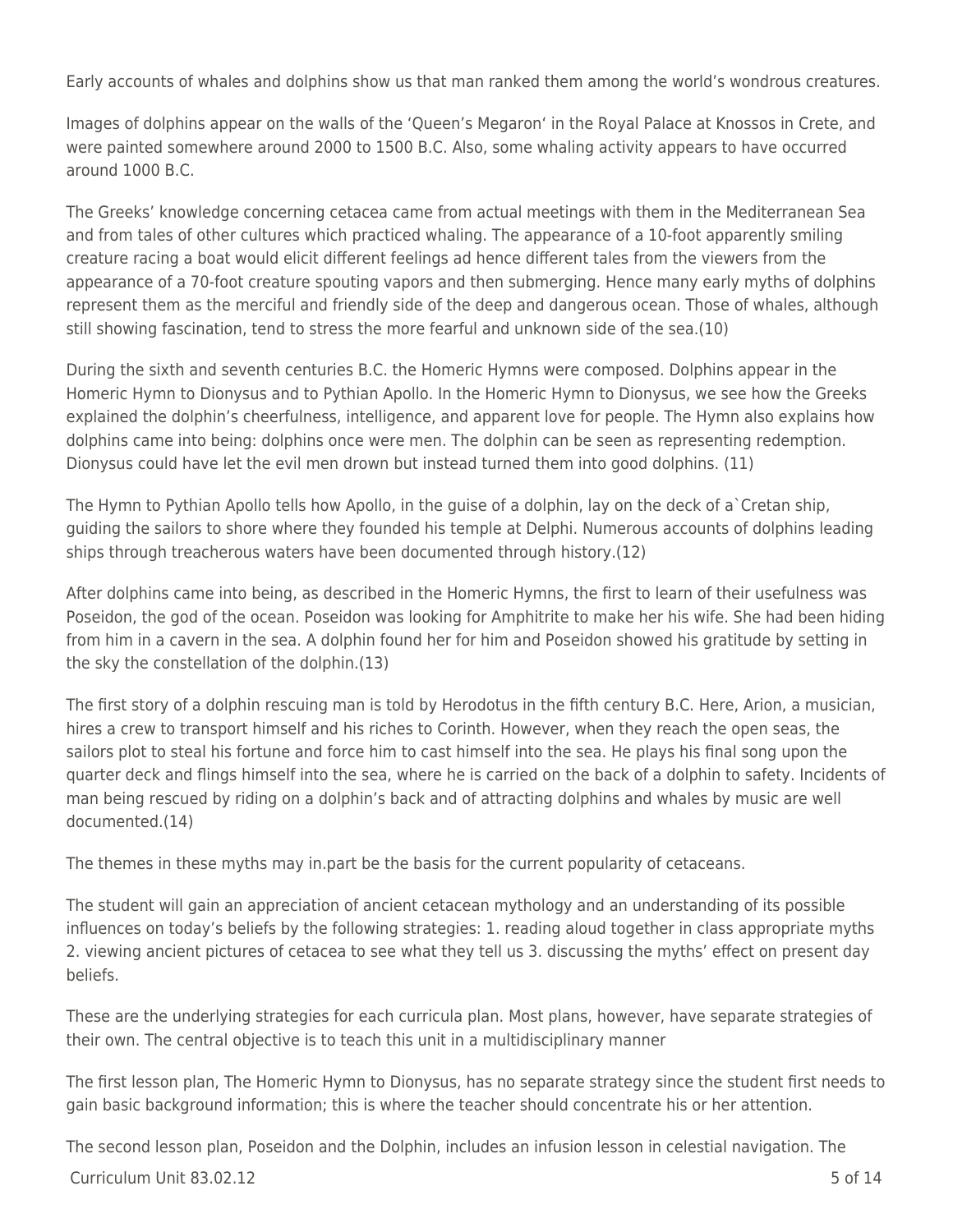students will gain further appreciation for how the Greeks viewed the world by locating the constellation that they believed Poseidon dedicated to the dolphin.

The final lesson plan presented here concerns the myth of Arion as told by Herodotus. Here the students will create a myth and illustrate it by carving a linoleum block As an extended activity, the students can do readings along the same theme of the myth. The writings of Bullen (15); Lilly (16); Pliny the Elder (17); Aelian (18); and the story of Jonah (19); are recommended. All concern cetacea carrying or rescuing a person.

The reader should view these three lesson plans as the beginning of an extended unit on dolphins and whales in myth and literature, which is itself a part of a larger unit on dolphins and whales. Suggestions for further readings will be found in the teacher's bibliography. Also, since the same readings are recommended for teacher and student, only one annotated bibliography is presented.

## **Lesson Plan I: The Homeric Hymn to Dionysus**

Concept:

—In all myths, dolphins represent the merciful side of the deep and dangerous ocean.

Marine Concept:

—Dolphins were land mammals that long ago chose to return to the sea. X-rays of dolphins' flippers show vestigal hand bones.

Objectives:

—For students to become familiar with a Greek myth, an important basis of some of today's beliefs.

—To increase the student's knowledge of the natural environment.

—For students to see that the Dionysus myth helped the ancient Greeks to explain the dolphin's cheerfulness, intelligence and apparent love of people (dolphins once were men).

—For students to see that since in the myth, evil men were transformed into good dolphins, the dolphin represents redemption.

Teacher Preparation:

—Teachers locate and read the Homeric Hymn to Dionysus(20)

—Teachers borrow accompanying slide show from the Yale New Haven Teachers Institute Office to show picture of the Dionysus Cup created by Exekias about 540 B.C.

### Materials:

—Homeric Hymn to Dionysus

 $C$ urriculum Unit 83.02.12 6 of 14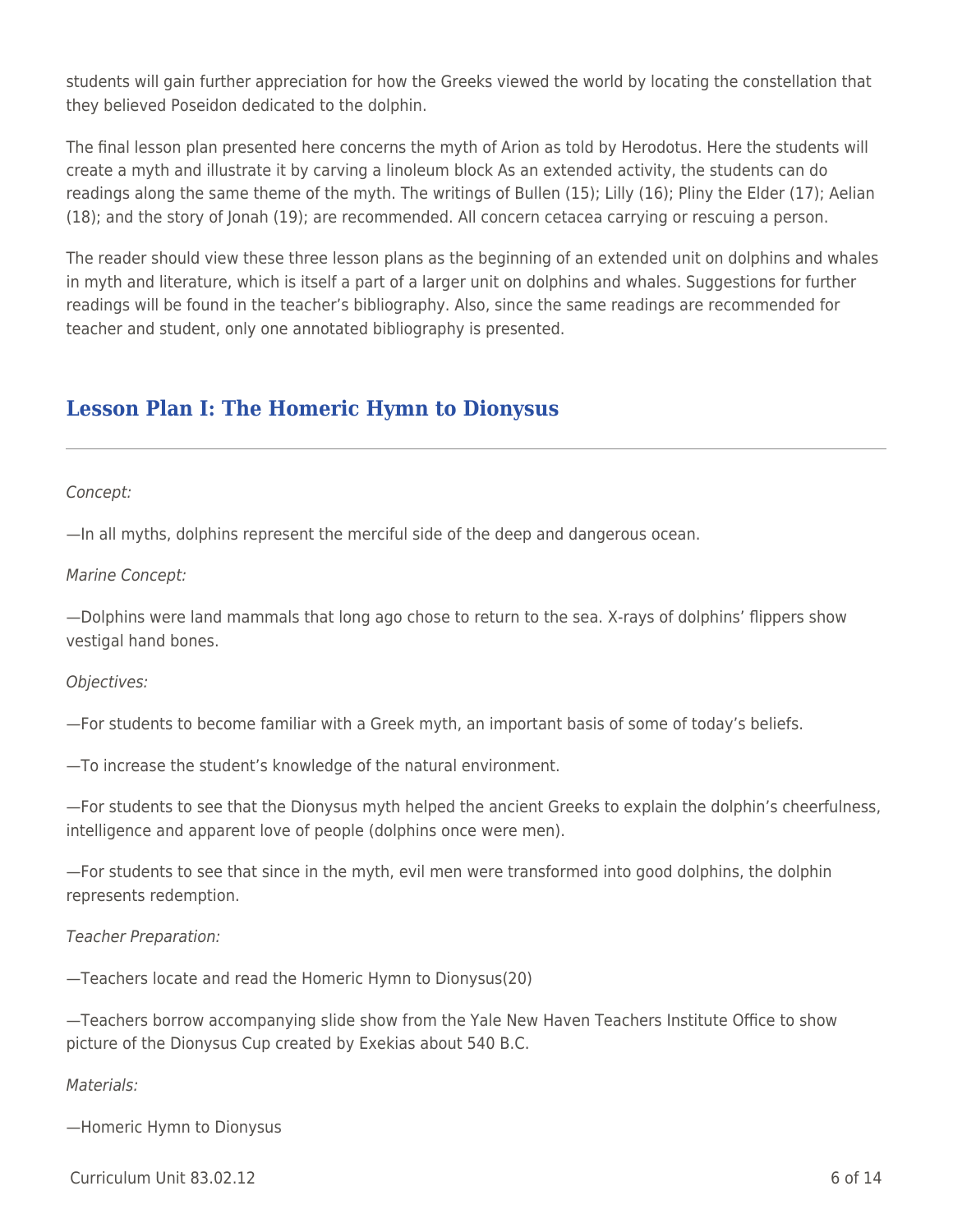—Accompanying slide show

### Procedure:

—Have students read aloud the Homeric Hymn to Dionysus.

—Show appropriate slides or pictures.

—Lead discussion emphasizing concepts and objectives of this lesson plan.

—Time required is about one to two days.

## **Lesson Plan II: Poseidon and the Dolphin**

### Concept:

—In all myths, dolphins represent the merciful side of the deep and dangerous ocean.

Marine Concept:

—Numerous accounts of dolphins leading man to underwater objects have been documented.

Objective:

—For students to become familiar with a Greek myth, an important basis of some of today's beliefs.

—To increase the student's knowledge of the natural environment, the dolphin's 'usefulness to god or man is demonstrated.

—For students to gain further appreciation of how the Greeks viewed their world by locating the constellation of the Dolphin.

Teacher Preparation:

—Teachers locate and read the myth of Poseidon and the Dolphin. (21)

—Teachers become familiar with the Greek Gods mentioned in the myth.

—Teachers borrow accompanying slide show.

—Teachers become familiar with teaching a lesson on celestial navigation and the materials needed as listed under Sub Lesson Plan II. (22

### Materials:

—Story of Poseidon and the Dolphin.

—Accompanying slide show from Yale-New Haven Teachers Institute Office.

Curriculum Unit 83.02.12 7 of 14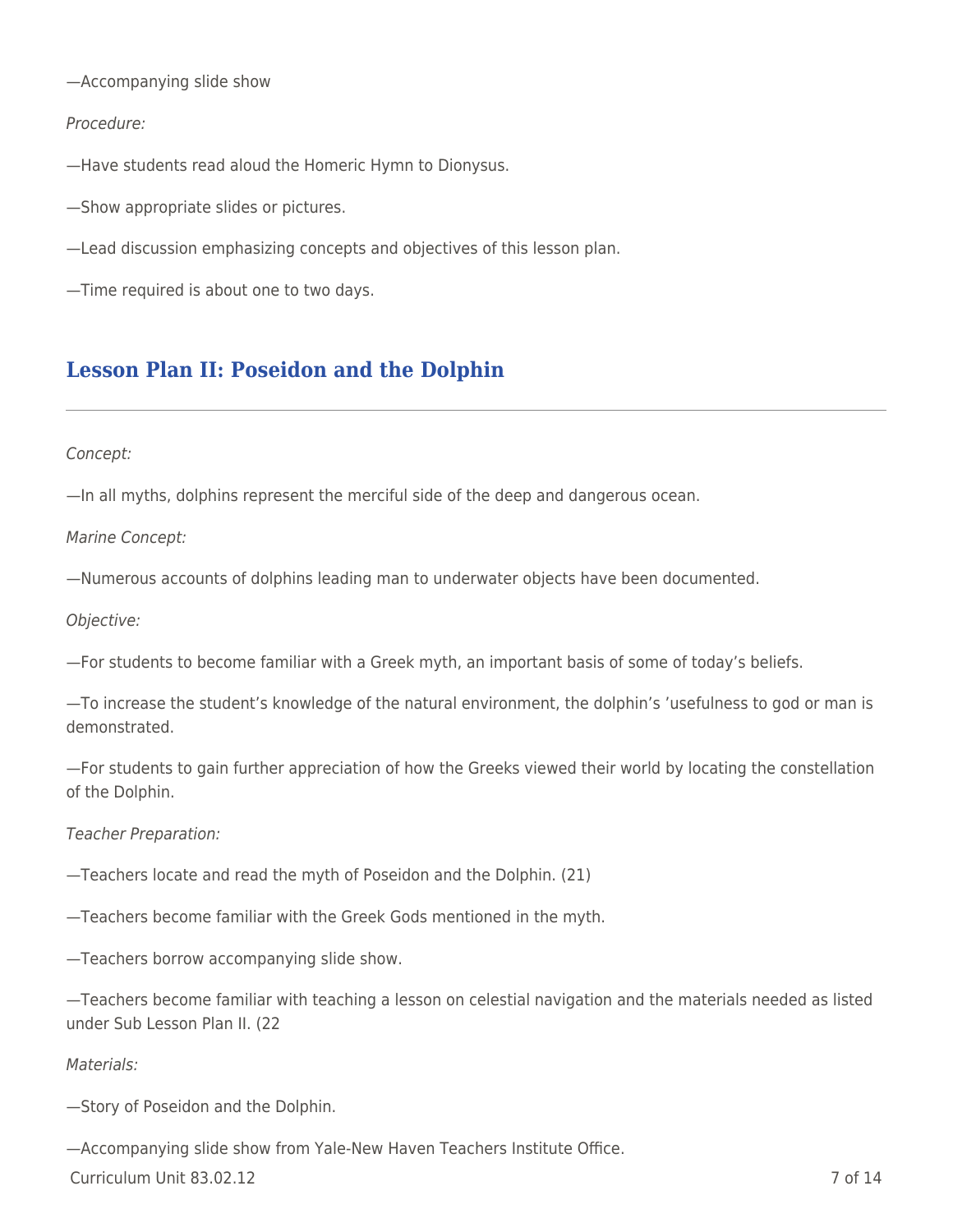Procedure:

—Have students read aloud the myth of Poseidon and the Dolphin.

—Lead discussion emphasizing concepts and objectives of this lesson plan.

—Time required is about three days.

Extended Activities:

—Have students become familiar with the research concerning dolphins locating underwater objects by sonar, as told by Lilly. (23)

## **Lesson Plan Sub II**

- Objectives: (Can be combined)
- —Locate and observe Big Dipper
- —Locate and observe North Star
- —Locate and observe Little Dipper
- —Locate and observe the Dolphin

\*Finding the North Star and the Little Dipper are not necessary for finding the Dolphin but can be justified as good practice for finding the more difficult constellation Delphinus.

Teaching Materials:

- —Book on celestial navigation. (24]
- —Slide Projector
- —Screen
- —Prepared slides

#### Actual observations:

—A very clear night is needed to see the complete Dolphin. The North Star and both Dippers are among the easiest celestial observations that can be made. First find the Big Dipper. The way to do this is to know its shape. It will stand out enough for the student to differentiate it from the others.

(figure available in print form)

To find the North Star (Polaris) draw an imaginary line between the two stars in the Big Dipper that are at the

 $C$ urriculum Unit 83.02.12  $\qquad \qquad$  8 of 14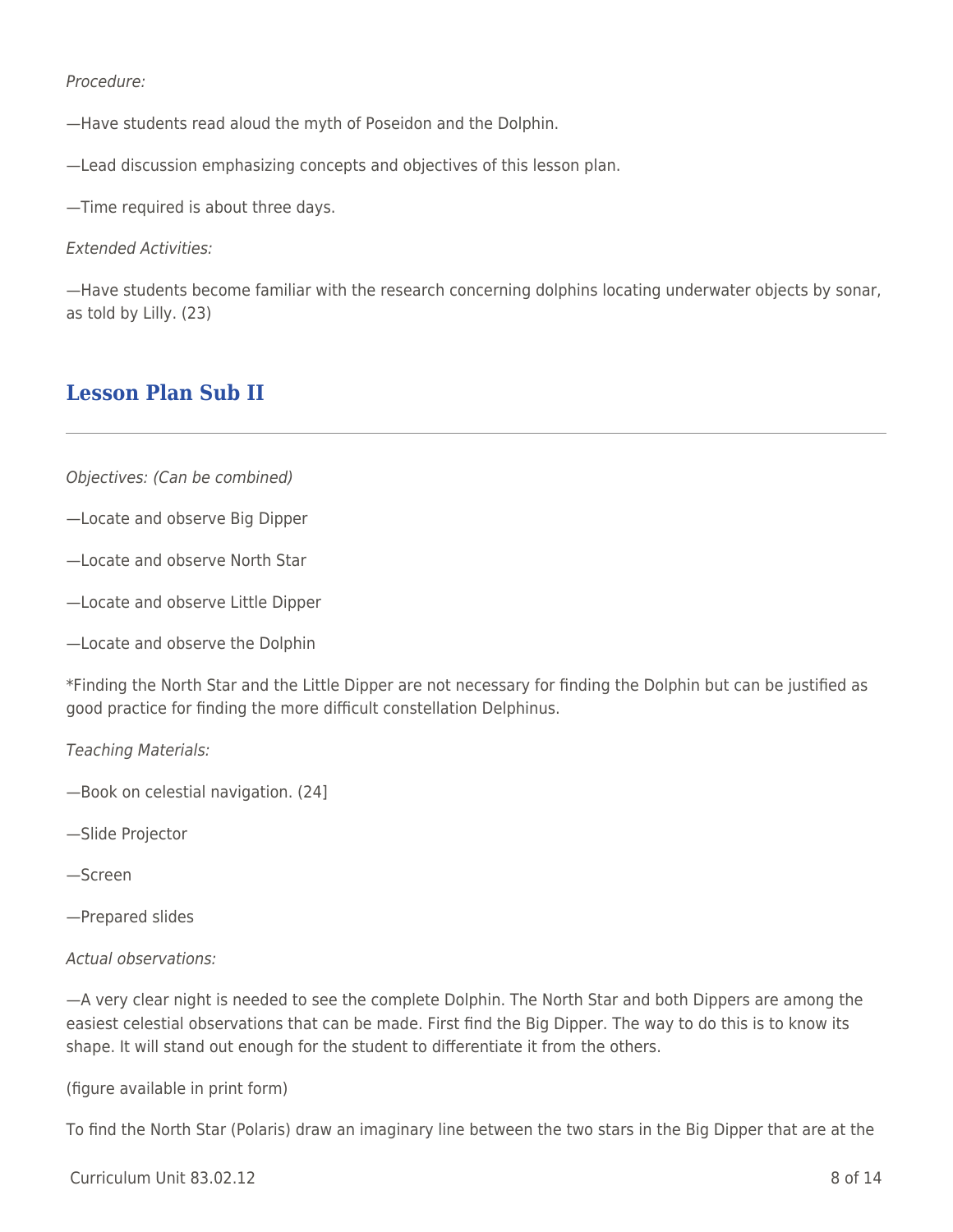farther end of the bowl from the handle. These two stars are often called 'pointers'. Draw this imaginary line from the bottom of the cup towards the top of the cup. Extend this line in the same direction, five times the length of the original line. This extension will intersect a fairly bright star, which is Polaris or the North Star. Polaris as the pole star is almost exactly at the North pole; that is why it is called the North Star. In this latitude it is almost halfway up in the sky from the horizon. B facing the Pole star. Polaris, one can determine N.S.E.W. without a compass; right is east, left is west, and behind the observer is south, because the North Star is so near the north pole and the earth rotates around an axis which passes through the north and south poles, the rest of the stars in the sky appear to rotate around the North Star in a counterclockwise direction once each twenty-four hours.

—Once the North Star has been located, the Little Dipper can easily be found because the North Star is the last star in the handle of the Little Dipper.

—The Dolphin. First find the North Star. To the east is the Milky Way bisecting the sky from north to south. The Dolphin is seen clustered on the eastern side of the Milky Way. Remember that as the Earth rotates, the stars will change position in the sky. The Dolphin, although always east of the Milky Way, is not always in the same place in the sky.

—The Dolphin has five brighter stars and five point stars. The constellation is visible because its stars are densely packed together and form a distinct shape.

(figure available in print form)

# **Lesson Plan III: The Story of Arion**

Concept:

—In all myths dolphins represent the merciful side of the deep and dangerous ocean.

Marine Concept:

—It has been documented that dolphins have aided mankind in the ocean in times of peril.

—All cetacea are attracted to man's music. The structure of our music is similar to that of their own communication system.

### Objective:

—For students to become familiar with a Greek myth which is an important basis of some of today's beliefs.

—To increase the student's knowledge of the natural environment.

—For students to see that in this myth, a dolphin rescues a good person from evil. Thus dolphins symbolize compassion, salvation and justice.

—For students to express themselves by creating a myth, and then by illustrating it.

 $C$ urriculum Unit 83.02.12 9 of 14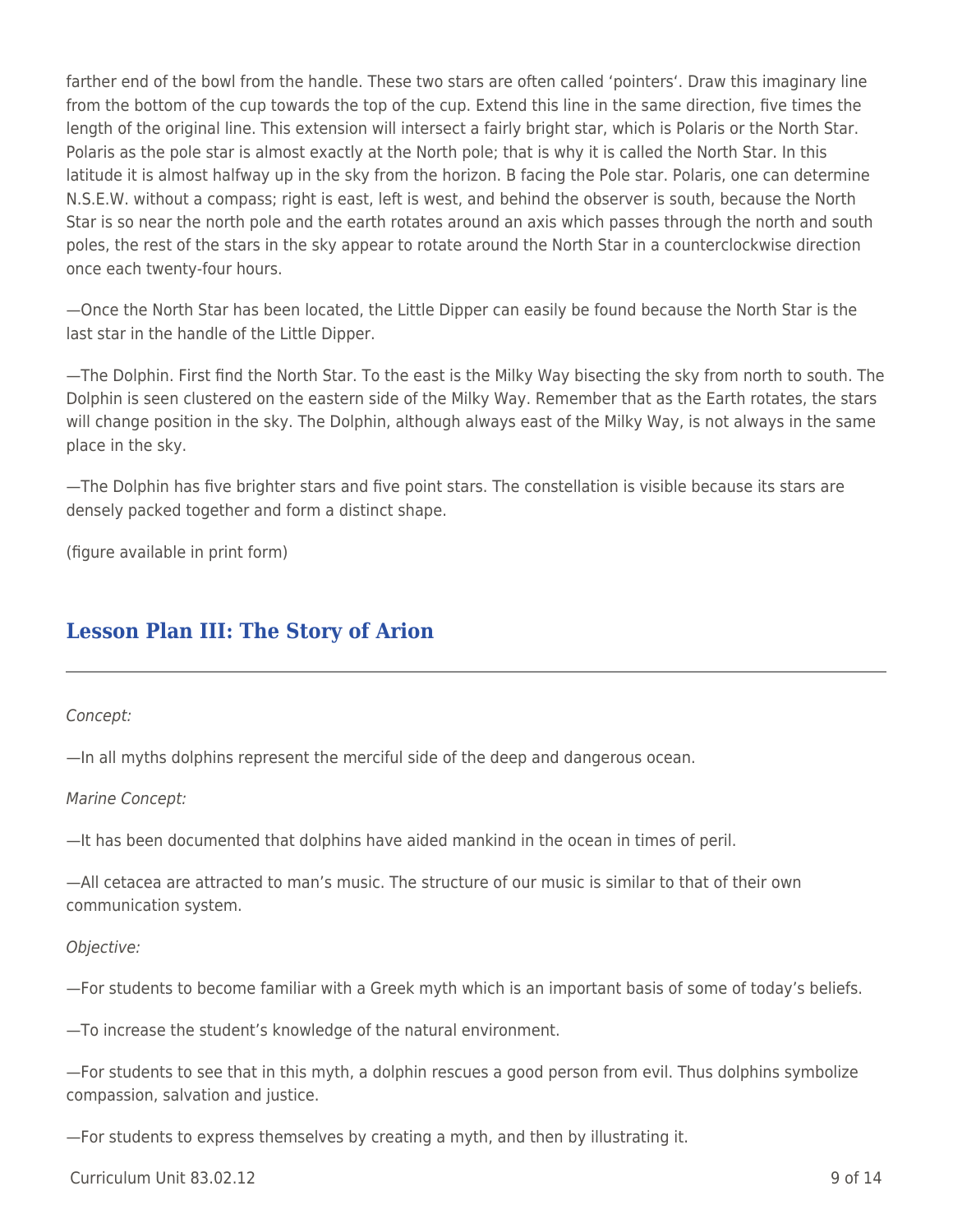### Teacher Preparation:

—Teachers locate the story of Arion by Herodotus. (25)

—Teachers become familiar with the Greek gods mentioned in the myth.

—Teachers borrow accompanying slide show.

—Teachers become familiar with teaching a lesson on linoleum block printing and the material needed as listed under materials in this lesson plan.

#### Materials:

—Story of Arion as told by Herodotus.

—Accompanying slide show.

—Materials and procedure for linoleum block printing as described in Linoleum Block Printing by Francis J. Kafka or another appropriate source. (26)

#### Procedure:

—Have students read aloud the story of Arion by Herodotus.

—Show slides.

—Lead discussion emphasizing concepts and objectives of this lesson plan.

- —Have students create a myth.
- —Have students create a linoleum block print or other accompanying illustration.
- —Time required is about two to three weeks.

### Extended Activities.

—Have students read a dolphin story as recounted by Frank T. Bullen, author of The Cruise of the Cachelot, concerning the rescue of beautiful maidens by dolphins as told to him by an old

—Have students read accounts of cetacea's affection for man's music as told by Lilly in Lilly on Dolphins. (28)

—Have students read the story of Jonah. The whale in this story can be seen as representing salvation since God does not drown Jonah but has the whale carry him to shore.(29)

—Have students read various versions of The Boy and the Dolphin by Pliny the Elder, (30), and Aelian. (31)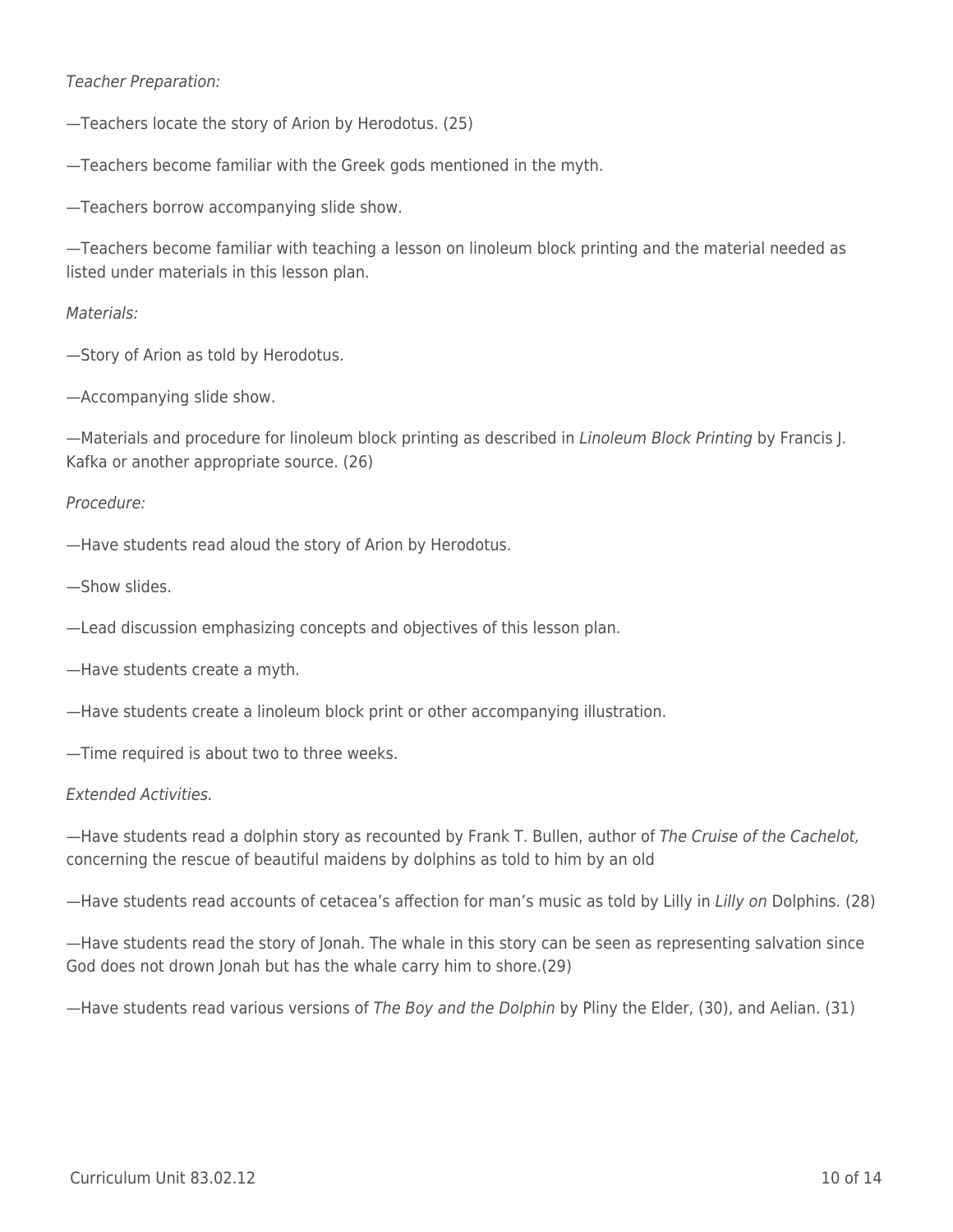## **Footnotes**

- 1. Joan McIntyre, Mind In The Water, passim.
- 2. Nancy Heneson, 'Americans and Animals,' Orion volume 1 (1982): 24-2.
- 3. John Kelly, The Great Whale Book, p. 30.
- 4. Sterling Bunnell, 'The Evolution of Cetacean Intelligence' in Joan McIntyre's, Mind In The Waters, pp. 52-59
- 5. John Lilly, Man and Dolphin, p.
- 6. Sterling Bunnell, 'The Evolution of Cetacean Intelligence' in Joan McIntyre's, Mind In The Waters, pp. 52-59. 7. Ibid.
- 8. Peter Warshall, 'The Ways of Whales' in Joan McIntyre's, Mind In The Waters, pp. 110-119.
- 9. Sterling Bunnell, 'The Evolution of Cetacean Intelligence', in Joan McIntyre's, Mind In The Waters, pp. 52-59.
- 10. John Kelly, The Great Whale Book, pp. 29-41.
- 11. Eleanore Devine and Martha Clark, The Dolphin Smile, pp. 3-5.
- 12. Ibid, p, 6,
- 13. Antony Alpers, Dolphins: The Myth and the Mammal, pp. 5-6.
- 14. Eleanore Devine and Martha Clark, The Dolphin Smile, pp. 11-13.
- 15. Frank Bullen, 'The Spectator' in Eleanor Devine's, The Dolphin Smile, pp. 92-97.
- 16. John Lilly, 'The Dolphin in History' in Eleanor Devine's The Dolphin Smile, pp. 251-253.
- 17. Pliny the Elder, 'Natural History' in Eleanore Devine's, The Dolphin Smile, pp. 23-27.
- 18. Aelian, 'On the Characteristics of Animals' in Eleanore Devine's The Dolphin Smile, pp. 42-50.
- 19. A.M. Tomlinson, Great Sea Stories of All Nation, pp. 76-78.
- 20. Eleanore Devine and Martha Clark, The Dolphin Smile, pp. 3-5.
- 21. Ibid, pp. 11-13
- 22. Warren Norville, Celestial Navigation, passim,
- 23. John Lilly, 'The Dolphin In History' in Eleanore Devine's, The Dolphin Smile, pp. 251-253.
- 24. Ibid.
- 25. Eleanore Devine and Martha Clark, The Dolphin Smile, pp. 11-13.
- 26. Francis J. Kafka, Linoleum Block Printing, passim.
- 27. Frank Bullen, 'The Spectator' in Eleanore Devine's, The Dolphin Smile
- 28. John Lilly, 'The Dolphin in History', in Eleanore Devine's, The Dolphin Smile, 251-253.
- 29. A.M. Tomlinson, Great Sea.Stories of All Nations, pp. 76-78.
- 30. Pliny the;Elder, 'Natural History' in Eleanore Devine's The Dolphin Smile, pp. 42-50.
- 31. Aelian, 'On the Characteristics of Animals' in Eleanore Devine's The Dolphin Smile, pp. 42-50.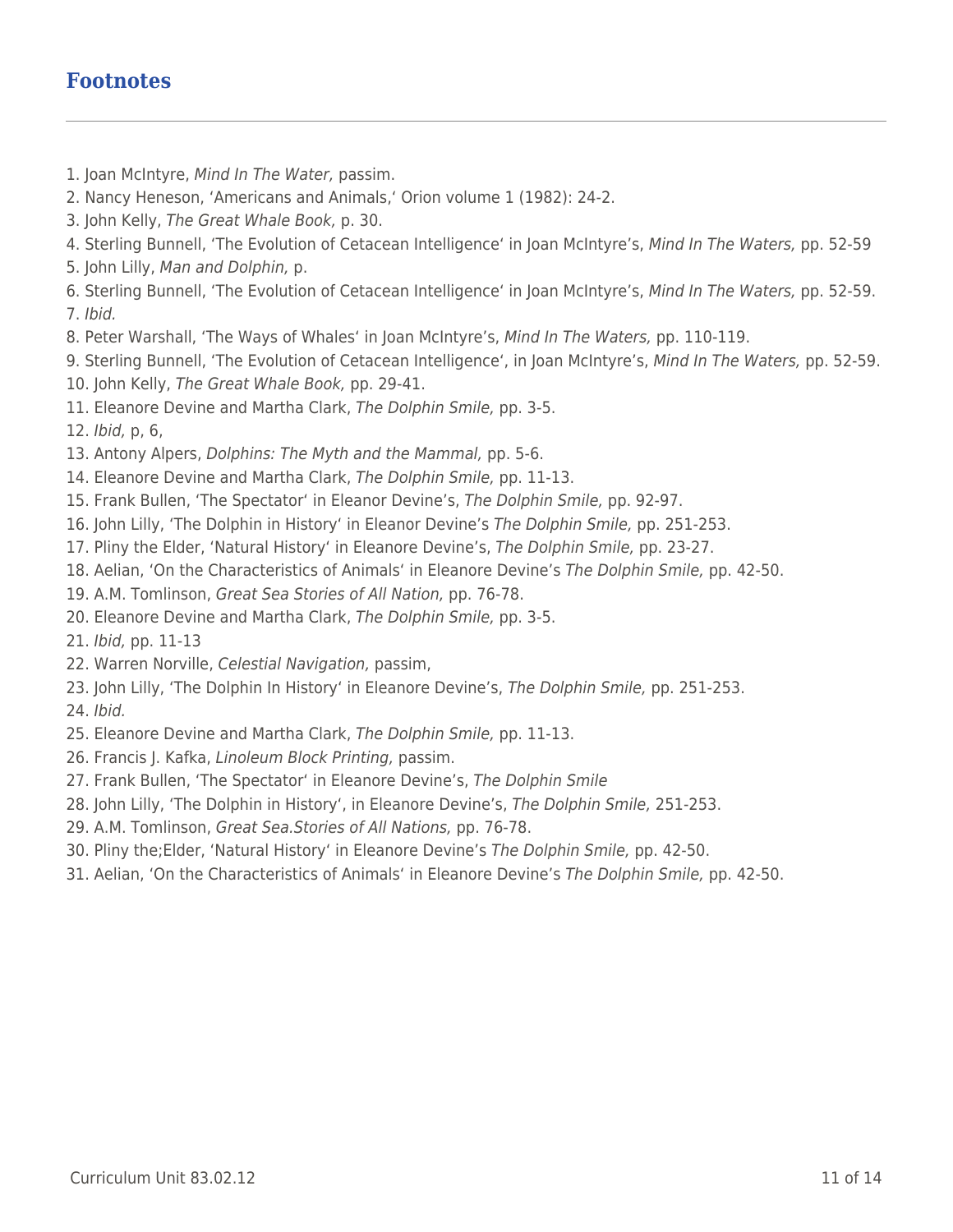## **Teacher and Student Bibliography**

Alpers, A: Dolphins. The Myth and the Mammal. Houghton Mifflin Co: Boston, 1961. An excellent anthology of dolphin mythology and ancient natural history writings. Contains an excellent bibliography to locate original writings. Good source for extended reading activities. Well suited for teachers and studentS above the ninth grade reading level. Out of print; however, it can be obtained through Yale libraries or through a local library on interlibrary loan.

Devine, E. and Clark, M. The Dolphin Smile. Macmillan Co: N.Y., 1967. An excellent anthology of dolphin mythology, natural history, and information on contemporary dolphins. Its short stories are well suited for one lesson classroom use. Contains an excellent bibliography to locate original writings.

Ellis, R. The Book of Whales. Knopf Co: N.Y., 1980. While mainly a book on the natural history of whales, the introduction contains useful information on whale mythology. It is beautifully illustrated.

Ellis, R. Dolphins and Porpoises. Knopf Co: N.Y., 1982. Although this is mainly a book on the natural history of dolphins, the introduction contains useful information on dolphin mythology. It is beautifully illustrated.

Heneson, N. 'Americans and Animals' Orion, volume I, (1982).

Kafka, F. J. Linoleum Block Printing. Keystone Books: London.,1977

McIntyre, J. Mind In The Waters. Charles Scribner's Sons: N.Y., 1974. An excellent anthology of stories of appreciation on whales and Dolphins. Well suited as a reference for teachers and for students reading on a senior high school level. Good black and white illustrations.

Norville, W. Celestial Navigation Step by Step. International Marine Pub. Co: Camden, Maine, 1973. Good introduction to celestial navigation.

Rose, H. J. A Handbook of Greek Mythology. E. P. Dutton: N. Y., 1959. Excellent guide to the world of classic myth and epic.

Scheffer, V. B. The Year of the Whale. Charles Scribner's Sons: N. Y., 1969. A classical natural accounting of a sperm whale's life over a one year period. Excellent reading for seventh grade and up.

Tomlinson, H. M. Great Sea Stories of All Nations. Spring Books: London, 1967. Excellent anthology of sea stories containing synopses of such stories as Jonah and Moby Dick. An excellent source of extended reading activities for teachers and students.

### **Teacher Resources**

The Connecticut Cetacean Society

Contact: Lucinda Hannon

P. 0. Box 9145

Wethersfield, CT 06109 651~8696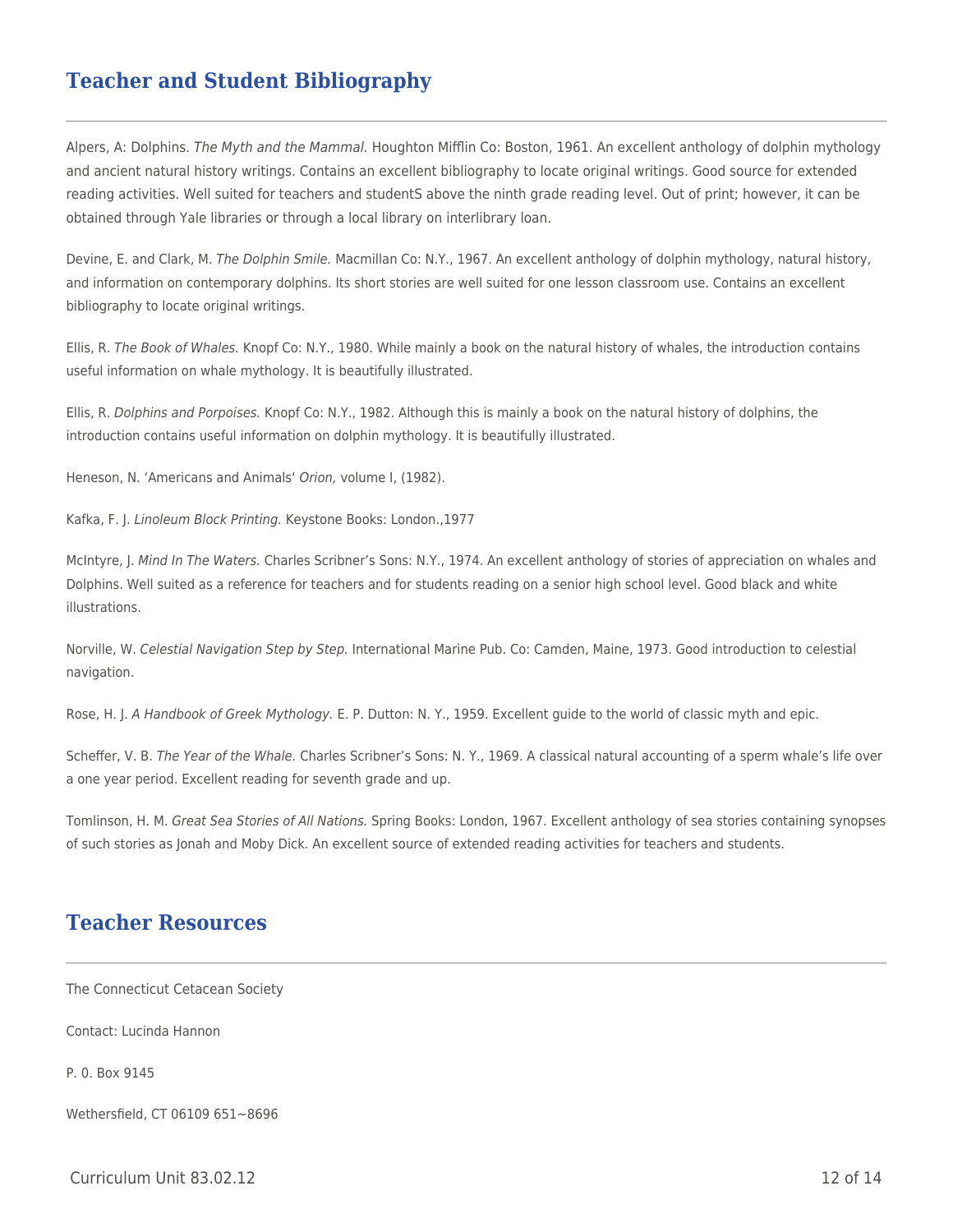Broad spectrum of educational materials on cetacea in natural history, habitat range, different species, and biology. Slide show and text on this material may be purchased for \$45.00. Membership price is \$15.00 per year and entitles members to attend meetings and receive newsletter,

#### Local Libraries

Many have books on whales and on mythology. Can obtain hard-to-locate books through interlibrary loans.

Mystic Aquarium

Mystic, CT 06355

#### 563-9631

Live cetaceans and shows daily. Marine educational books for sale.

Individualized programs for classes may be scheduled. Small on-site library contains books on marine biology.

#### Mystic Seaport

Mystic, CT 06355

#### 572-0711

Maritime store and research:library containing displays, books, and documents on whaling. Free to the public. Large outside museum showing traditional boats and whaling exhibits.

Northern New England Marine Education Project

206 Shildes Hall

University of Maine

Orono, ME 04469

Prepared curricula on whaling multi-disciplinary studies as well as other marine curricula, e.g. marine art, marine animals, ships and navigation. Write for information and prices.

Schooner, Inc.

60 S. Water St.

New Haven, CT 06519 865-1737

Contact: Deborah Turnbull

Provides teachers' workshops and sponsors whale watches. Also offers in-the-classroom, on-the-shore, and on-the-water marine education programs.

Virginia Institute of Marine Science